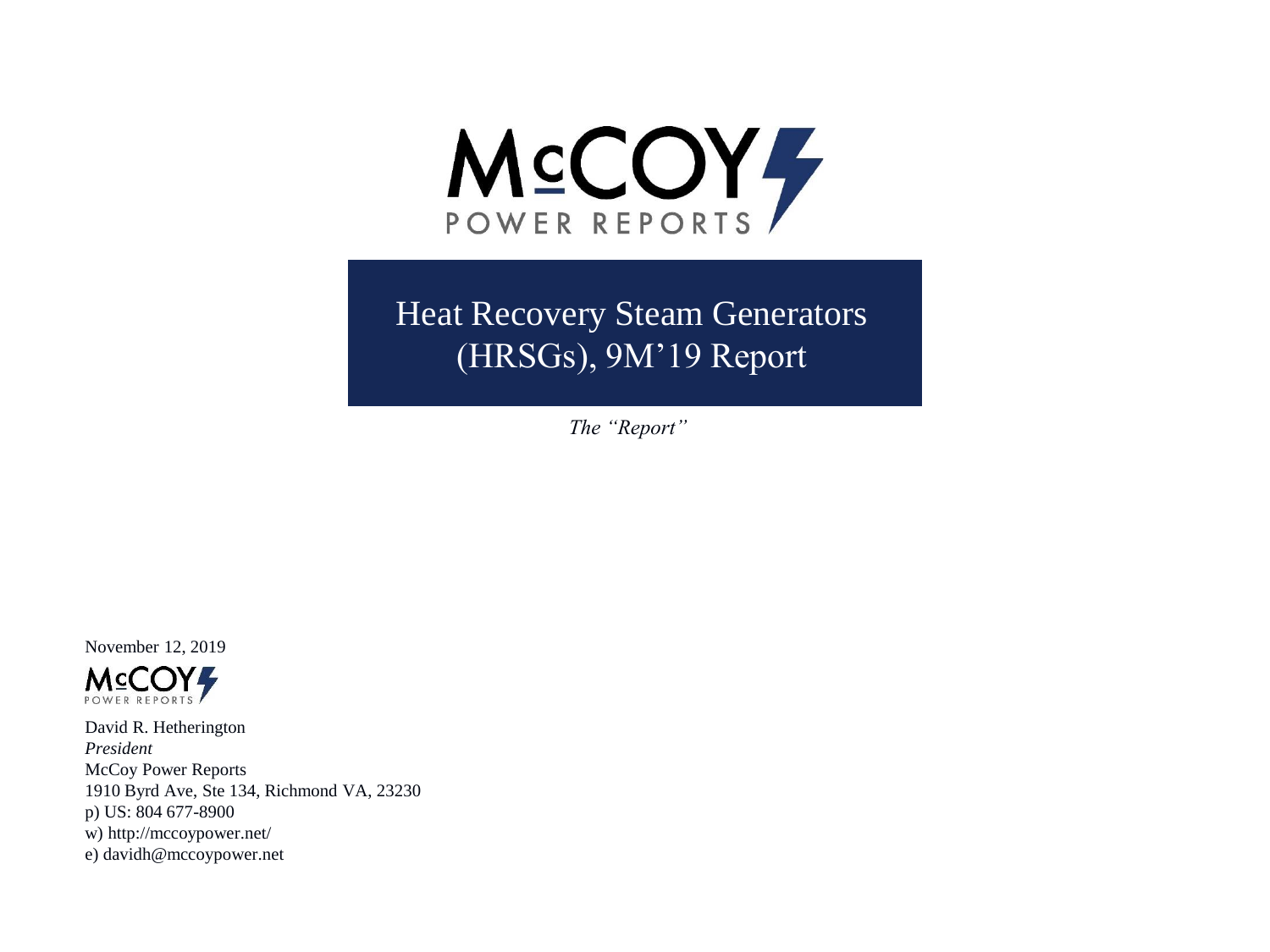## Table of Contents

- Global Market Summary
- Advanced Class Segment Performance
- Unit Size Segment Performance
- On-Grid Technology Utilization: Europe and USA
- Market Share Discussion
- 9M'19 Official League Tables
	- Technology Owner: Share of Ordered Capacity and Ordered Units
	- Manufacturer: Share of Ordered Capacity and Ordered Units
- HRSG Order Data, 9M'19 (the "Data"): Please See Accompanying Spreadsheet

*The Report and the Data are for your company's internal use only and may not be reproduced or retransmitted in any manner without the written permission of McCoy Power Reports. All rights are reserved.*

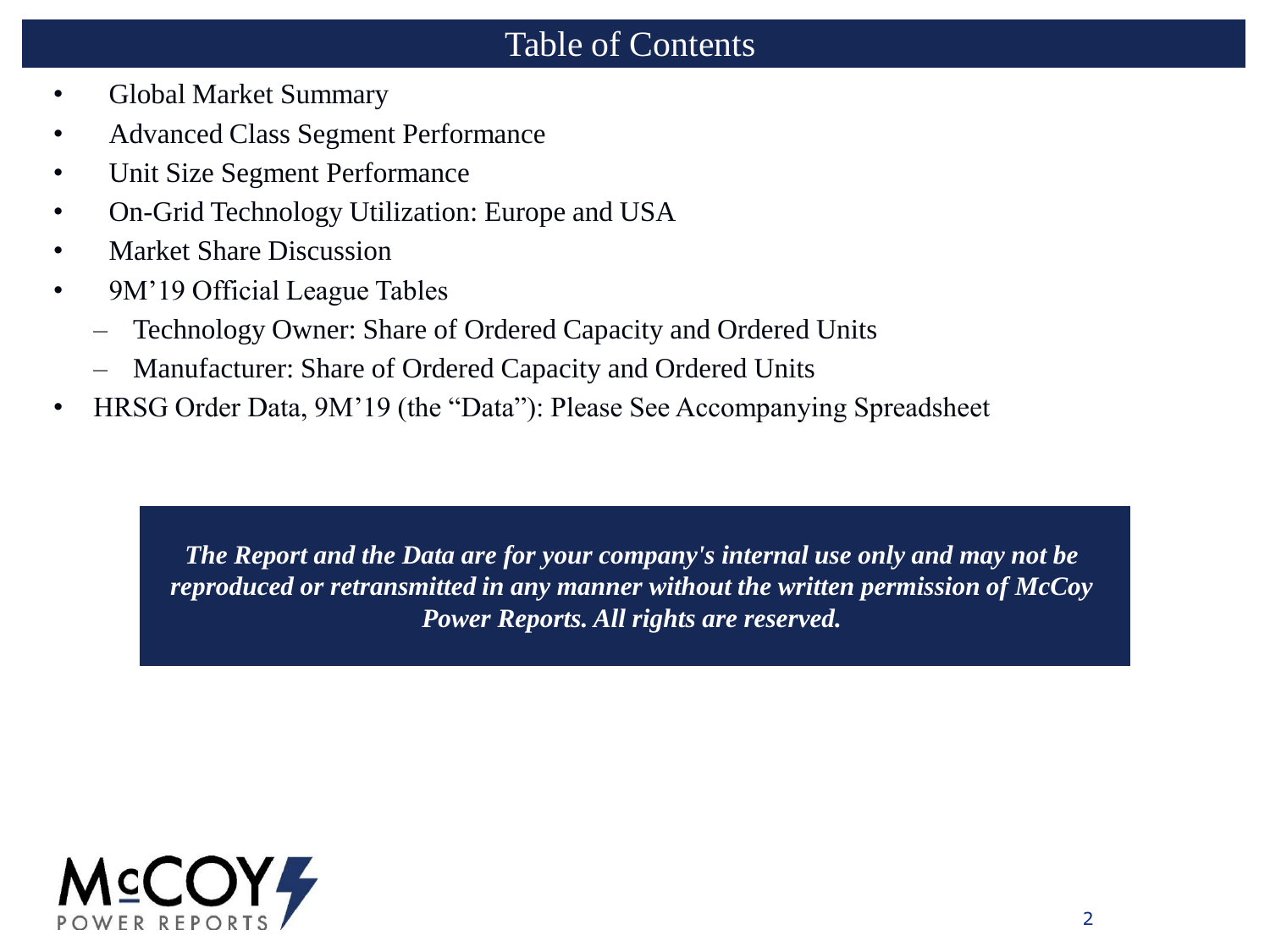### Global Market Summary



The 9M'19 HRSG markets amounted to 95 units and 10.7 GWe of capacity. Capacity volume was up on-year 4% while unit volume was the slowest 9M period in over 20 years (images right).

On the pages that follow we will show how steady demand for advanced class units amid declining overall unit volumes are the primary themes of today's HRSG markets.

We also present ongrid utilization by technology for Europe and the USA which suggests the steady if not brightening prospects for combined cycle technologies.

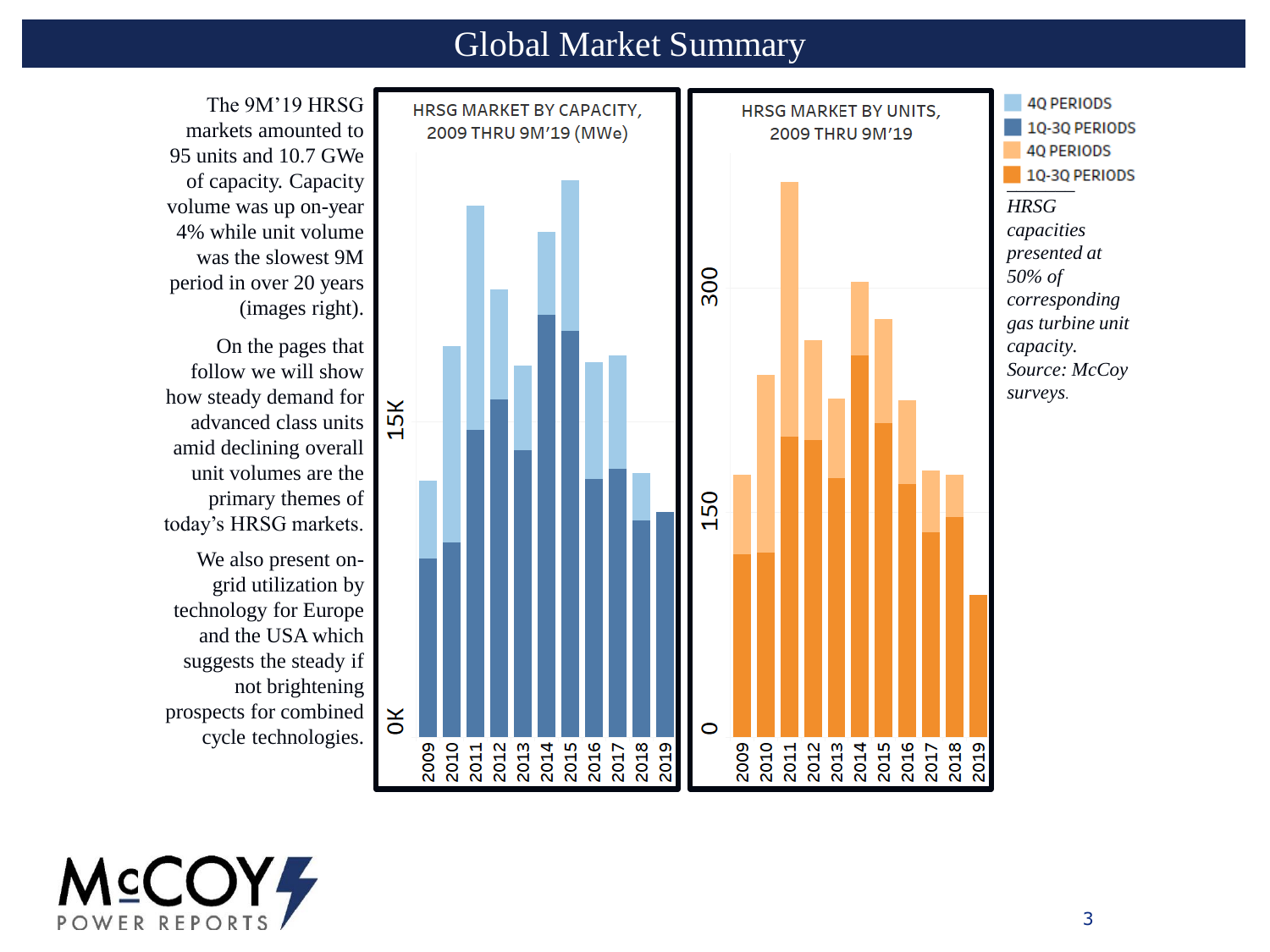### Advanced Class Segment Performance



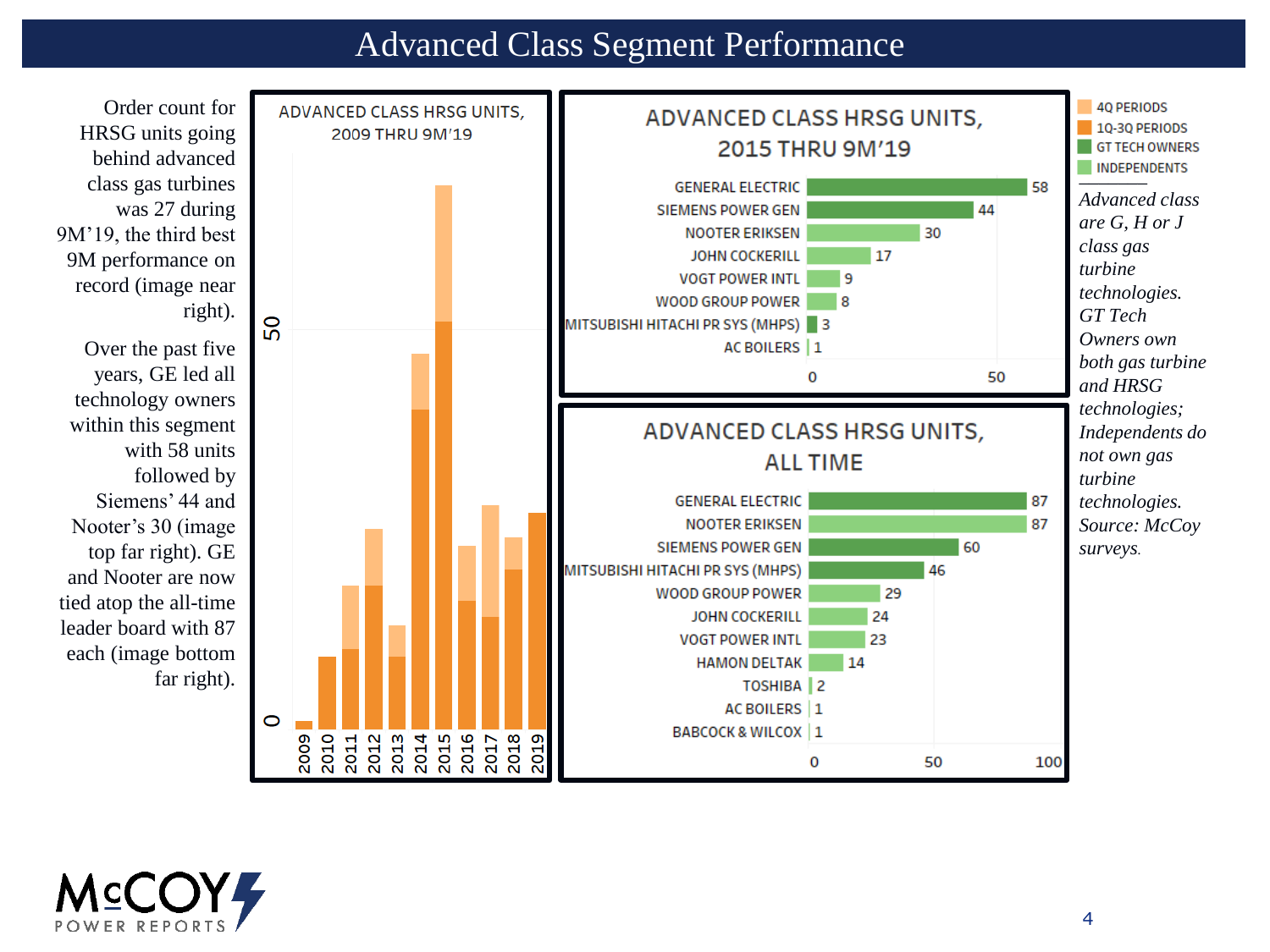## Unit Size Segment Performance



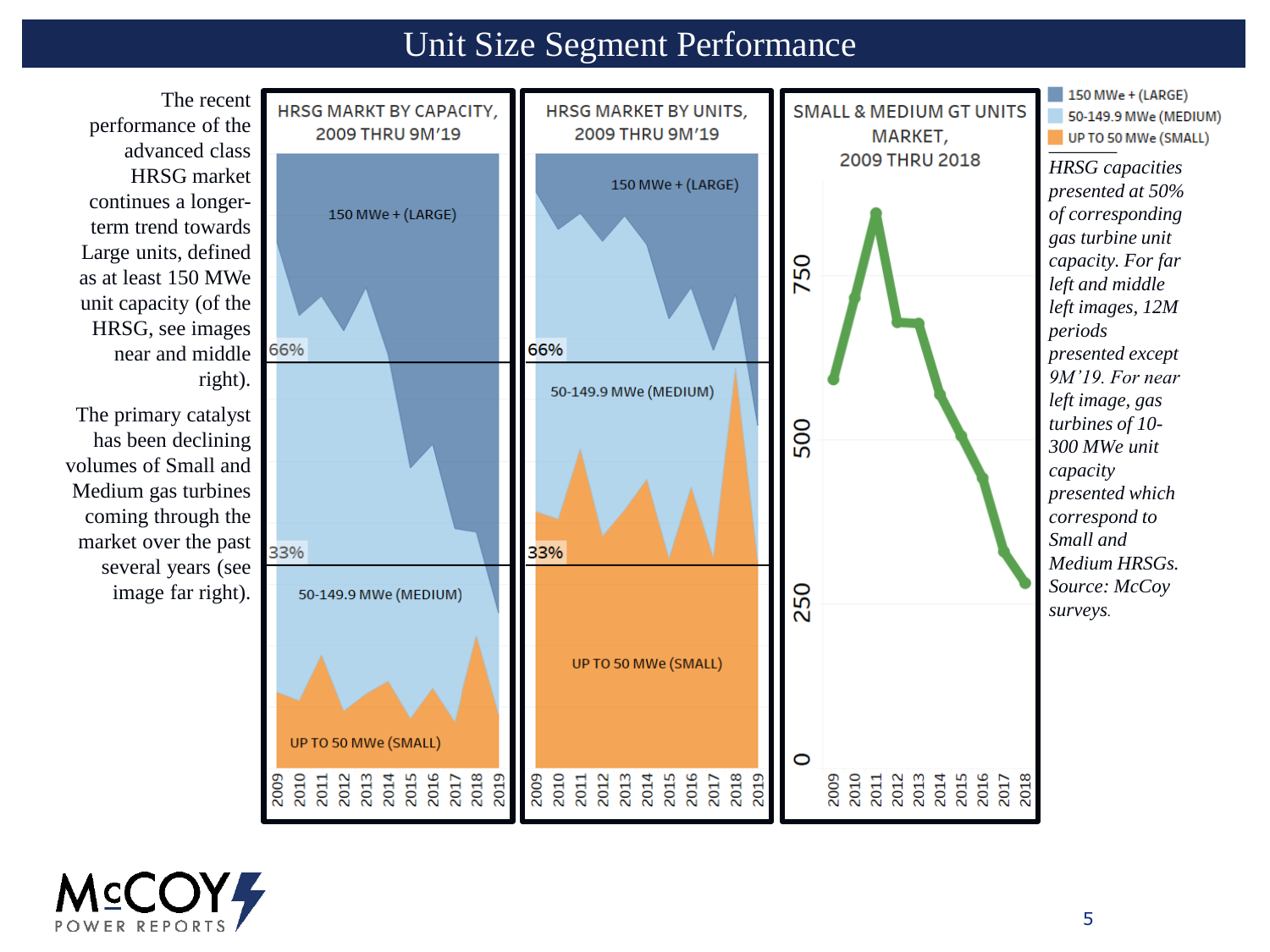# On-Grid Technology Utilization: Europe

Performance of Europe's fleet of ISO/TSO member power plants declined 6% in 2018 and is down another 6% on-year during 1H'19 (image near right). The gas turbine fleet declined 12% in 2018 relative to 2017 but was up 9% on-year through the 1H'19 period (image middle right).

Through these ups and downs, gas turbine related technologies are accounting for 25-30% of quarterly net generation since 2016, while Fossil technologies are falling below 20% (image far right). Given Germany's announced fossil fleet retirement, gas turbine utilization should gain further in coming years.



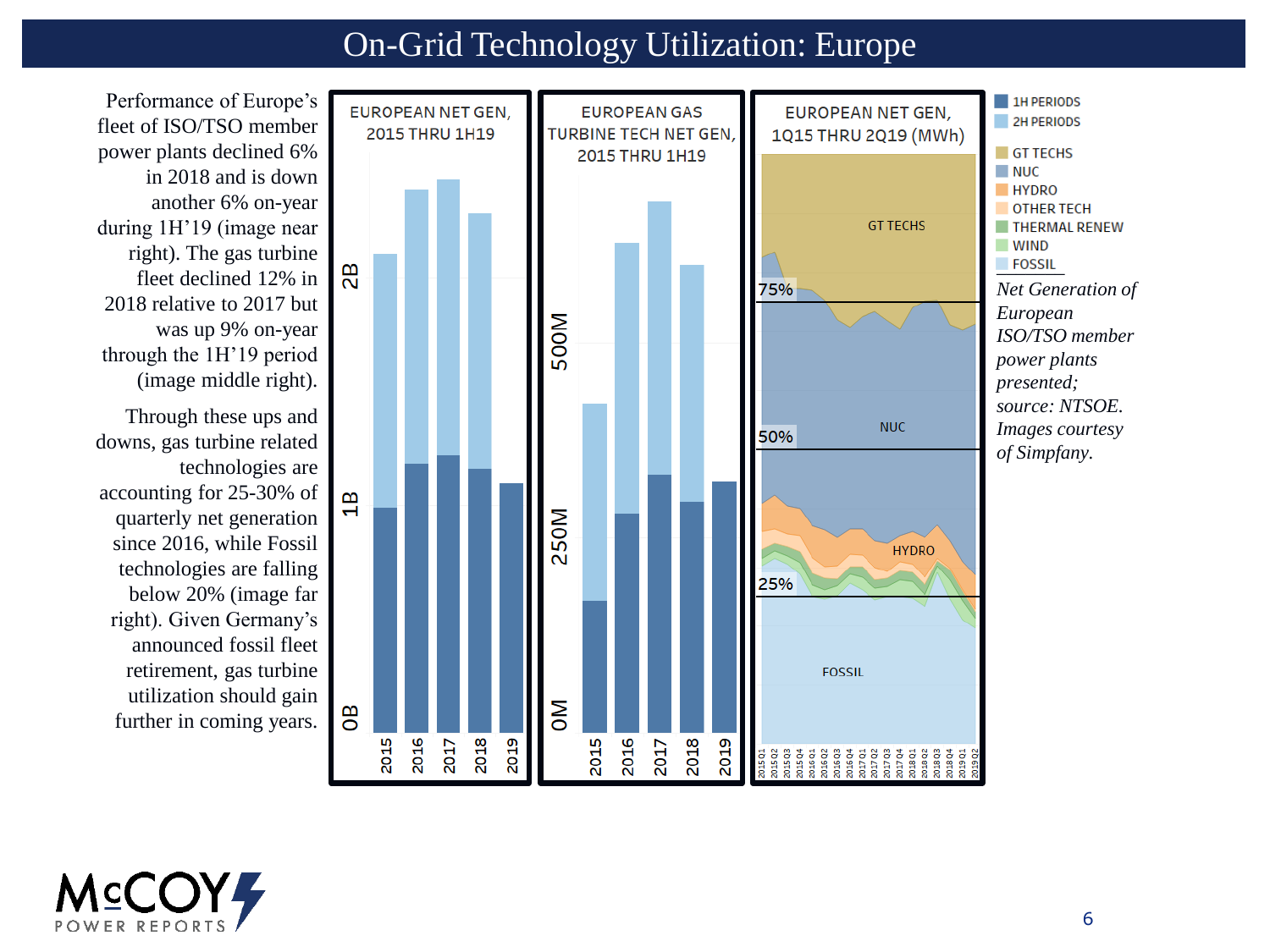# On-Grid Technology Utilization: USA



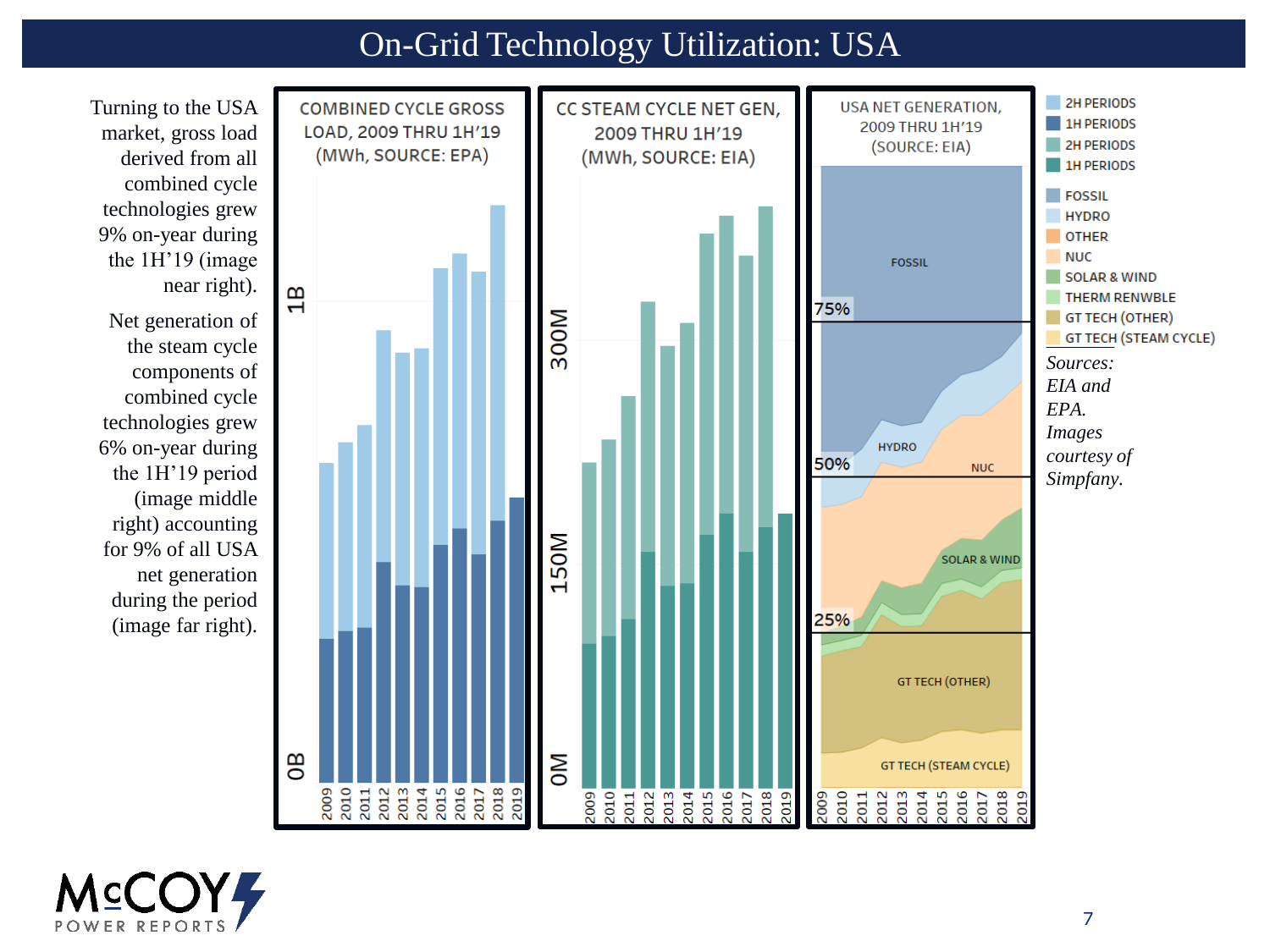#### Market Share Discussion



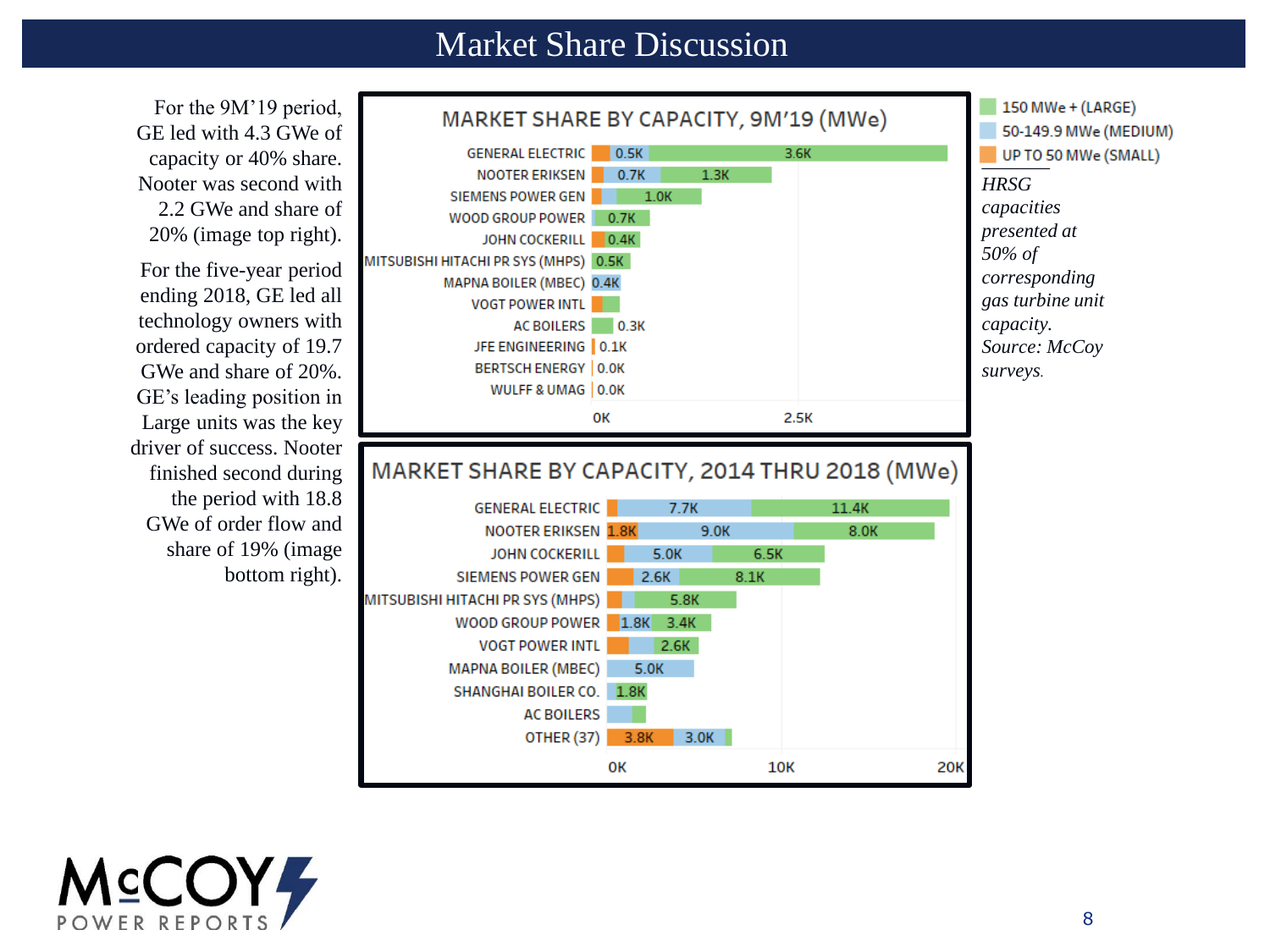#### Market Share Discussion





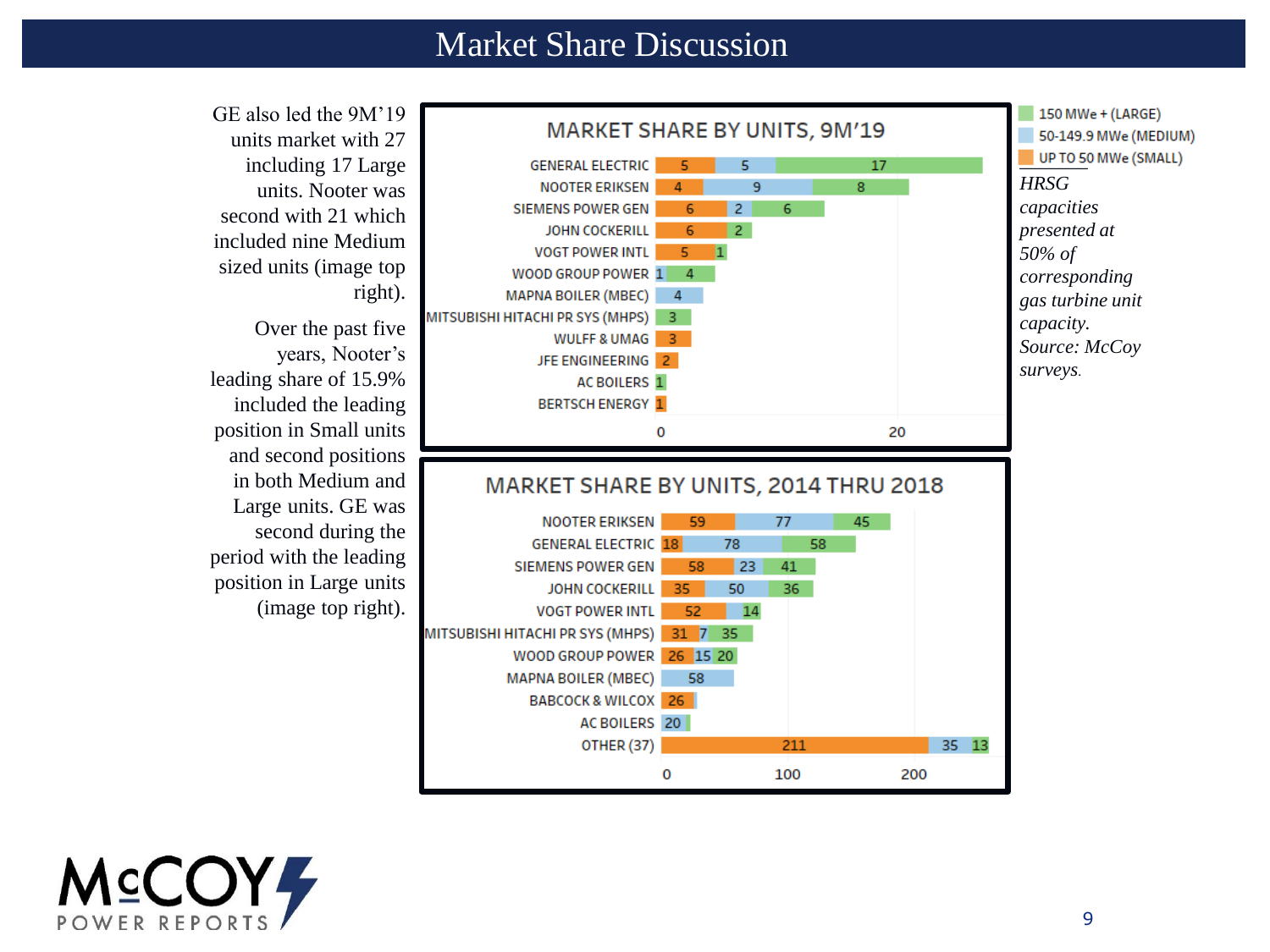# 9M'19 Official League Tables – Technology Owner *(i)*

| <b>TECHNOLOGY OWNER</b>          | MWe<br>9M'19 | <b>MARKET</b><br><b>SHARE</b> | <b>TECHNOLOGY OWNER</b>          | <b>UNITS</b><br>9M'19 | <b>MARKET</b><br><b>SHARE</b> |
|----------------------------------|--------------|-------------------------------|----------------------------------|-----------------------|-------------------------------|
| <b>GENERAL ELECTRIC</b>          | 4,309        | 40.2%                         | <b>GENERAL ELECTRIC</b>          | 27                    | 28.4%                         |
| <b>NOOTER ERIKSEN</b>            | 2,178        | 20.3%                         | <b>NOOTER ERIKSEN</b>            | 21                    | 22.1%                         |
| <b>SIEMENS POWER GEN</b>         | 1,334        | 12.4%                         | <b>SIEMENS POWER GEN</b>         | 14                    | 14.7%                         |
| <b>WOOD GROUP POWER</b>          | 715          | 6.7%                          | <b>JOHN COCKERILL</b>            | 8                     | 8.4%                          |
| <b>JOHN COCKERILL</b>            | 595          | 5.6%                          | VOGT POWER INTL                  | 6                     | 6.3%                          |
| MITSUBISHI HITACHI PR SYS (MHPS) | 486          | 4.5%                          | <b>WOOD GROUP POWER</b>          | 5                     | 5.3%                          |
| MAPNA BOILER (MBEC)              | 366          | 3.4%                          | <b>MAPNA BOILER (MBEC)</b>       | 4                     | 4.2%                          |
| <b>VOGT POWER INTL</b>           | 353          | 3.3%                          | MITSUBISHI HITACHI PR SYS (MHPS) | 3                     | 3.2%                          |
| <b>AC BOILERS</b>                | 269          | 2.5%                          | <b>WULFF &amp; UMAG</b>          | 3                     | 3.2%                          |
| <b>JFE ENGINEERING</b>           | 57           | 0.5%                          | <b>JFE ENGINEERING</b>           | $\overline{c}$        | 2.1%                          |
| <b>BERTSCH ENERGY</b>            | 29           | 0.3%                          | <b>AC BOILERS</b>                |                       | 1.1%                          |
| <b>WULFF &amp; UMAG</b>          | 27           | 0.3%                          | <b>BERTSCH ENERGY</b>            |                       | 1.1%                          |
| <b>TOTAL ORDERED CAPACITY</b>    | 10,716       | 100.0%                        | TOTAL ORDERED UNITS              | 95                    | 100.0%                        |

*(i) HRSG capacities presented at 50% of corresponding gas turbine unit capacity. Source: McCoy surveys.*